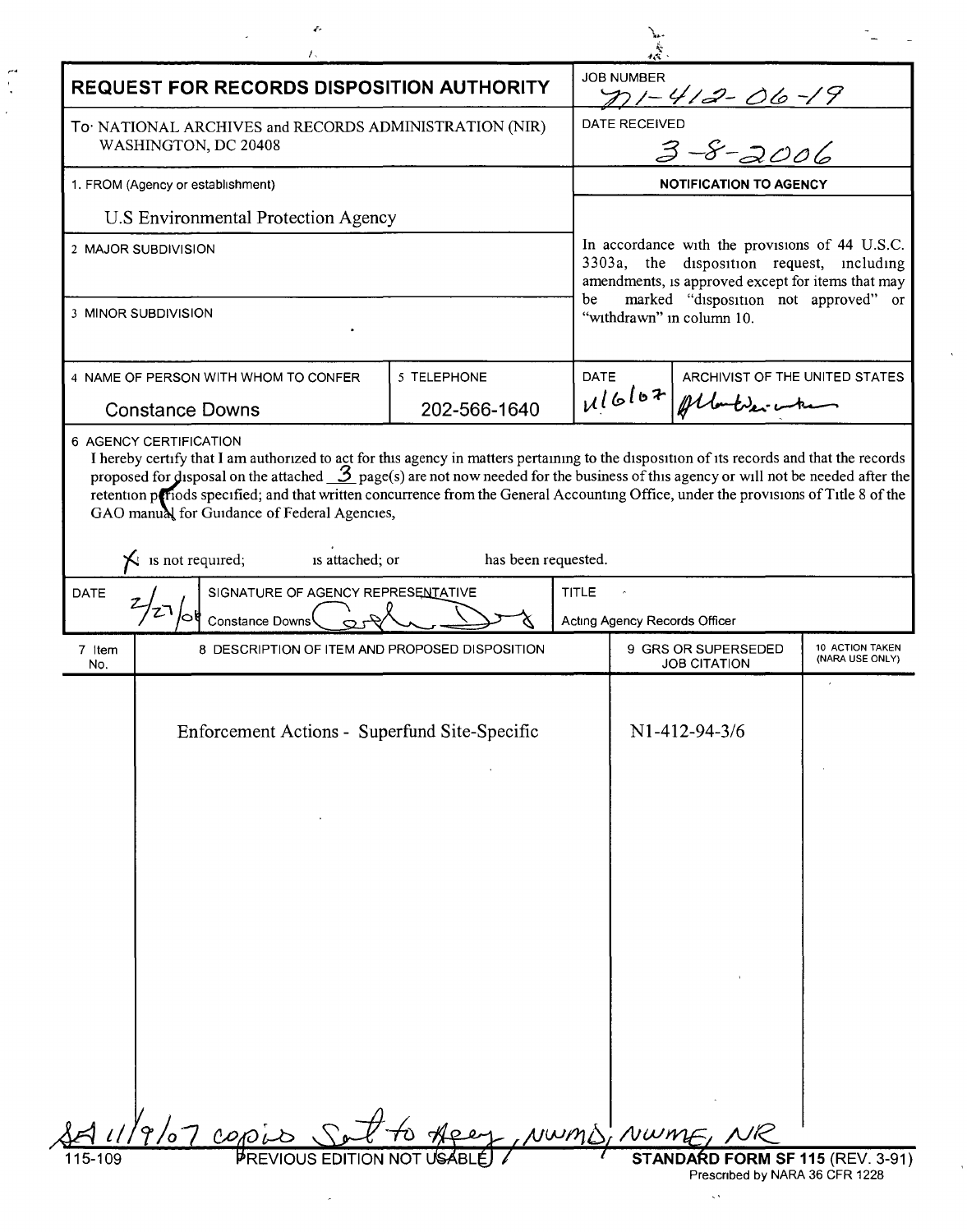# **EPA Records Schedule 025**

Status: Final, *02/29/2008*

Title: Enforcement Actions - Superfund Site-Specific

Program: Superfund

Applicability: Agency-wide

Function: 108-025-08 - Compliance and Enforcement

# NARA Disposal Authority:

This schedule authorizes the disposition of the record copy in any media (media neutral), excluding any records already in electronic form. Records designated for permanent retention must be transferred to the National Archives in accordance with NARA standards at the time of transfer.

•  $N1-412-06-19$ 

# Description:

Includes all cases referred to Office of Regional Counsel or other offices with enforcement authority, for action in accordance with the Comprehensive Environmental Response, Compensation, and Liability Act of 1980, as amended (CERCLA). Includes such actions as injunctive relief, natural resource damage actions, remedial investigation/feasibility study (RI/FS) special notices, administrative and judicial cost recovery settlements; administrative orders issued under CERCLA Sections 104, 106, and 122; judicial settlements and orders under CERCLA Sections 106,107, and 122; and federal facility agreements under CERCLA Section 120. Specific types of records found in this series include the Department of Justice (DOJ) referral package, attorney work products, case summaries, compliance status documents, discovery, litigation support documents, consent decrees, notices, pleadings, state and local enforcement records, subpoenas, witness lists, and 10-point settlement memos.

## Disposition Instructions:

Item a: No legal action required and routine legal action cases

- Disposable
- Close inactive records upon settlement or closing of case.
- Destroy 30 years after file closure.

Item b(1): Landmark cases - Nonelectronic

• Permanent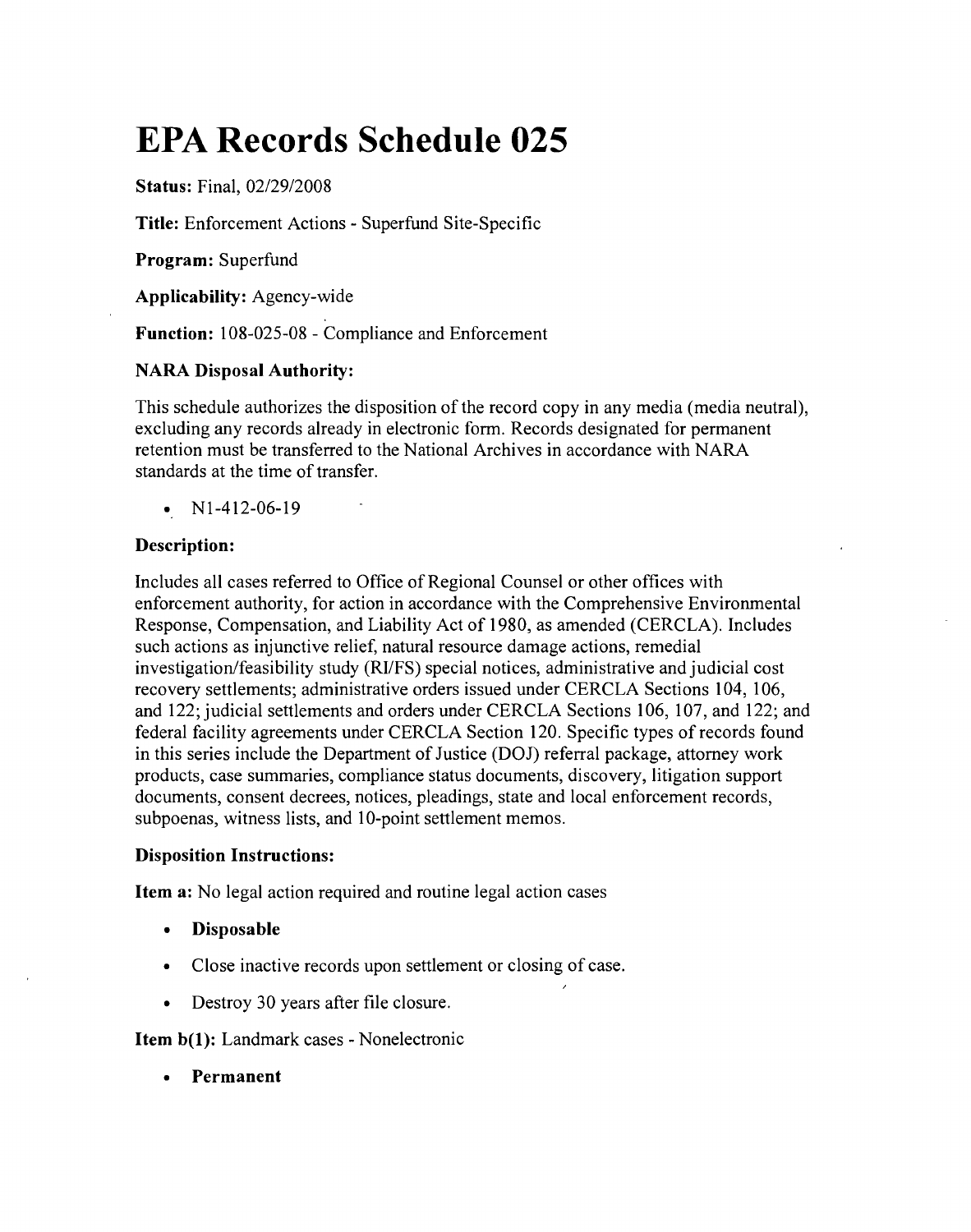- Close inactive records upon settlement or closing of case.
- Transfer to the National Archives 30 years after file closure.

**Item b(2):** Landmark cases - Electronic

- **• Permanent**
- Close inactive records upon settlement or closing of case.
- Transfer to the National Archives 5 years after file closure, with any related documentation and external finding aids, as specified in 36 CFR 1228.270 or standards applicable at the time.

Item b(3): Landmark cases - Electronic copy of records transferred to the National Archives

- **• Disposable**
- Close file upon transfer to the National Archives.
- Delete after electronic record copy is successfully transferred to the National Archives.

#### **Guidance:**

The unit with enforcement authority is responsible for maintaining the record copy and implementing the disposition, including selecting landmark cases for recommendation to the Regional Administrator or the Regional Administrator's delegate. Landmark cases include cases resulting in a legal precedent that establishes or affirms Agency policy with respect to environmental actions of national importance, such as the banning of a hazardous substance or other actions affecting EPA's relationship with an entire industry or a major pollution source.

Records may include financial assurance documents, "ability to pay" documents, and negotiable instruments such as letters of credit and stock certificates. Original negotiable instruments must be protected and kept in fireproofed locked containers such as a safe. Copies of negotiable instruments may be kept in the related files.

Copies incorporated into other files are to be retained according to the disposition instructions for the records they support.

See EPA 013 and EPA 014 for removal site files and remedial site files, respectively.

Administrative decision records are covered in EPA 085 and claims against the Fund in EPA 087. The Sample Management System used to track enforcement action sample data is scheduled as EPA 062, Lab Automation System (LBAU). Other Superfund sitespecific schedules include: EPA 001 for grants and other program support agreements; EPA 010 for site assessment; EPA 012 for federal facilities hazardous waste sites; EPA 018 for sampling and analytical data files; EPA 019 for administrative records; EPA 020 for contract management records; and EPA 024 for cost recovery records.